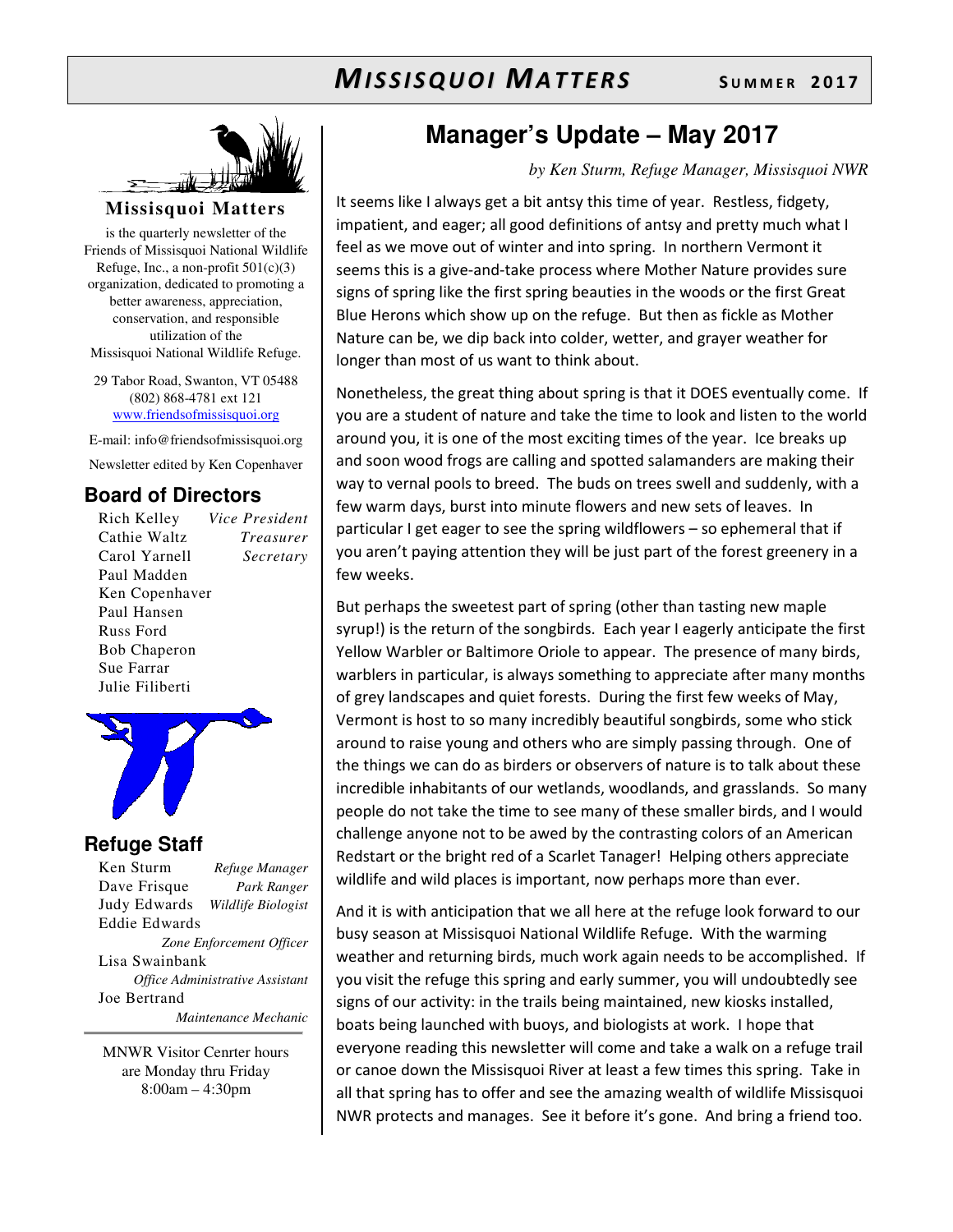### **Field of Dreams**

*by Judy Sefchick Edwards, Wildlife Biologist, Missisquoi NWR*

"If you build it, they will come," or at least, that's what we're hoping! This winter, the Friends of

Missisquoi National Wildlife Refuge generously purchased a luxury condominium of sorts, for very special, but selective, tenants. Not just any old dwelling would do—these occupants fancy housing with a white exterior and large interior, that's close to human habitation. But that's not all. Being part of an extensive social circle means they insist on living in a "good neighborhood," so others of their liking (not just any old riff-raff) will move in too!

Why all the fuss for these finicky feathered friends? The close relationship of purple martins with humans

distinguishes them from nearly all other birds on the continent. It may come as a surprise, but martins in *eastern* North America are completely dependent on human beings for nest sites. Historically, they nested in woodpecker holes and cliff crevices, like any self-respecting birds would do. But once Native Americans hung hollow gourds, it was the beginning of the end of their nesting independence! In 1831, John James Audubon noted that almost every tavern had a martin box placed on top of its sign, and by 1900, the conversion to human-made houses was complete. Interestingly, purple martins have different nesting strategies depending on whether they're easterners or westerners. Although fewer

martins live in the wild, wild North American west, the birds there have retained their pioneering spirit.

> Instead of cushy nest boxes, these self-respecting "cowboys of the martin world" still prefer to nest in woodpecker holes and natural cavities.

> Unfortunately, the humanmartin connection is only part of the story. In the northern part of their breeding range, purple martins have experienced population declines for nearly forty years. Vermont's Breeding Bird Atlas indicates that the state's overall nesting population decreased 62% from 1980-2006. Even the Champlain Valley--the state's "hub" for martin nesting—showed decreases

of 56% during this timeframe. With this downward spiral, it's no wonder that purple martins are listed as a Vermont Species of Greatest Conservation Need. Sadly, our state isn't alone. Decreasing populations of martins are found throughout the northeast.

Since most purple martin nesting in Vermont occurs within six miles of Lake Champlain, the field near Missisquoi's Headquarters seems to have the potential to become a martin's Field of Dreams. So we built it, hoping they would come. Stay tuned with a bit of luck, we may be able to tell the rest of the story soon….

\*Special Thanks to the Friends of Missisquoi NWR for purchasing this martin house\*

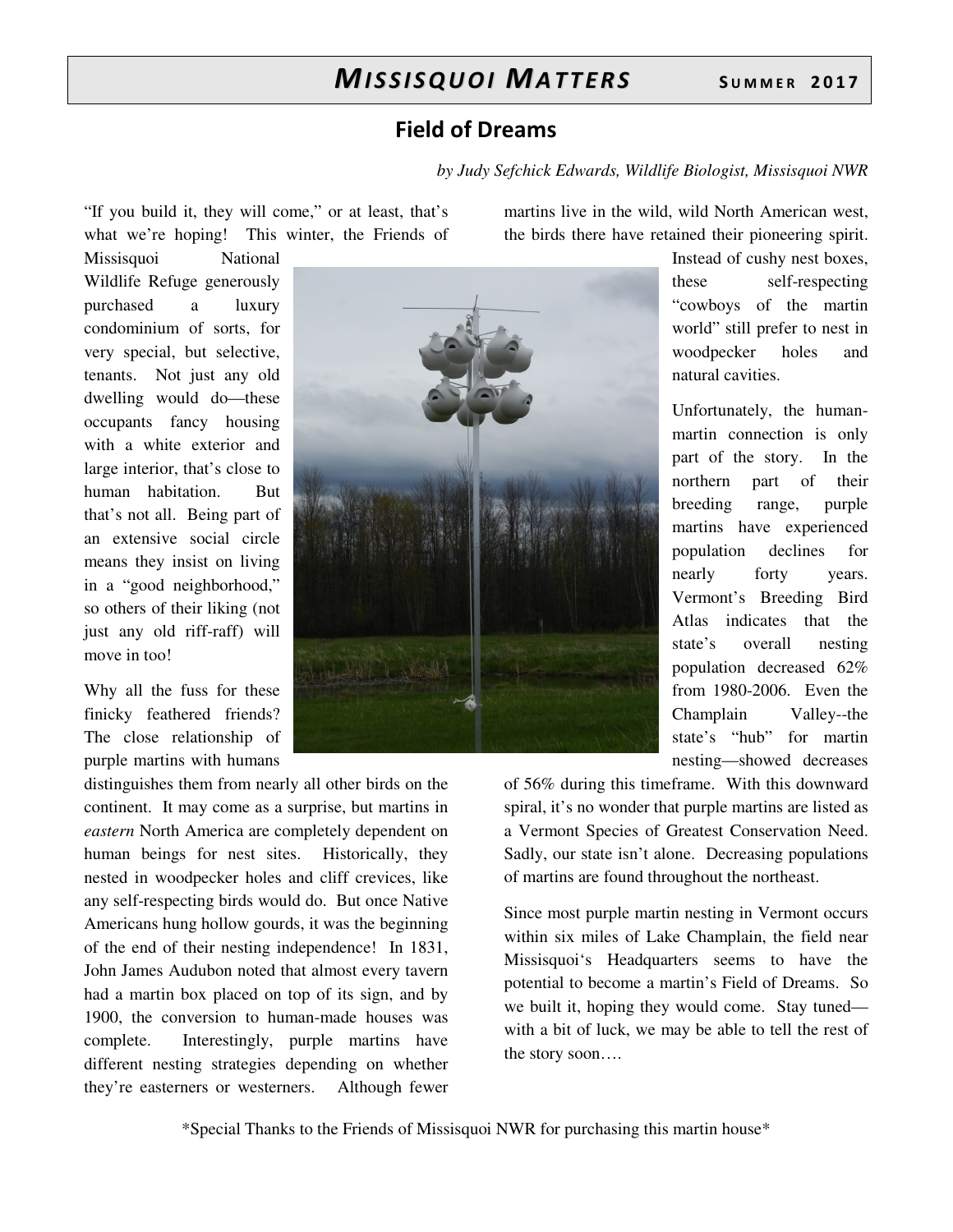# $M$ *ISSISQUOI MATTERS* SUMMER 2017



# **Summer Activities Schedule at Missisquoi National Wildlife Refuge**

*29 Tabor Rd. Swanton, VT 05488* 

#### **All programs and tours are free, but registration is required where noted.**

### **Kids Fishing Clinic Saturday, June 3, 8:00 AM to approx 1:00 PM**

The annual Kids Fishing Clinic will take place along the Macs Bend Road from Louie's Landing parking lot down to the Mac's Bend boat launch site, a distance of about 1 mile. Fishing will occur along the banks of the Missisquoi River. Numerous educational and informational venues will be operating near the Mac's Bend Building while the fishing is on-going. These include fly casting, fly tying, spincasting, watershed models, and demonstrations, a fish ID aquarium, lure making, and an aquatic invasive species display. Children are encouraged to participate in these activities at some time while they are fishing. A light lunch will be served, and a limited number of random drawing prizes will be given away at the end of the event.

Please call 802-868-4781 to register for this popular annual event.

#### **Junior Waterfowl Hunter Training Program Saturday, August 19, 8:00am to 4:30pm**

The Missisquoi National Wildlife Refuge Junior Waterfowl Hunter Training Program is being offered to young hunters who want to learn more about the sport of waterfowl hunting and experience a high quality waterfowl hunt. The program is offered to youngsters 12 to 17 years of age who have an adult waterfowl hunter to serve as a mentor. Instruction begins at 8:00 AM at the Franklin County Sportsman's Club on Route 36 (Maquam Shore Road) in St. Albans.

The program instructs beginning hunters in the knowledge and skills necessary to become responsible, respected individuals who strive to learn all they can about the species being hunted and to become knowledgeable in firearms safety, hunter ethics, and wildlife conservation.

Upon completion of the training, Junior Hunters and their mentors are awarded exclusive use of several premier hunting areas at Missisquoi National Wildlife Refuge for the first four weekends of the waterfowl hunting season, however, only the Junior Hunter may shoot. Blind sites and hunting dates for the Jr. Hunters are determined by a lottery conducted at the annual training session.

To register for this year's program, or request additional information, call refuge headquarters at 802-868- 4781. For registration, please include the mentor's name, the youth's name and age, address, and telephone number.

### **2017 "Art On the Refuge" Exhibit May 19 through July 21**

The Friends of MNWR are hosting an Art Exhibit again this year at the Refuge Visitor Center, 29 Tabor Road, Swanton, VT. The exhibit opened on May 19 and will continue through July 21, 2017.

Works will be focused on birds found on the refuge and any subject related to bird migration, nesting, etc. Media may include oil, acrylics, watercolor, pen and ink, pastels, photographs, and fabric-related works. Most works will be for sale.

Artwork can also be viewed and purchased during normal refuge office hours through July 21, Monday to Friday, from 8:00 AM to 4:30 PM.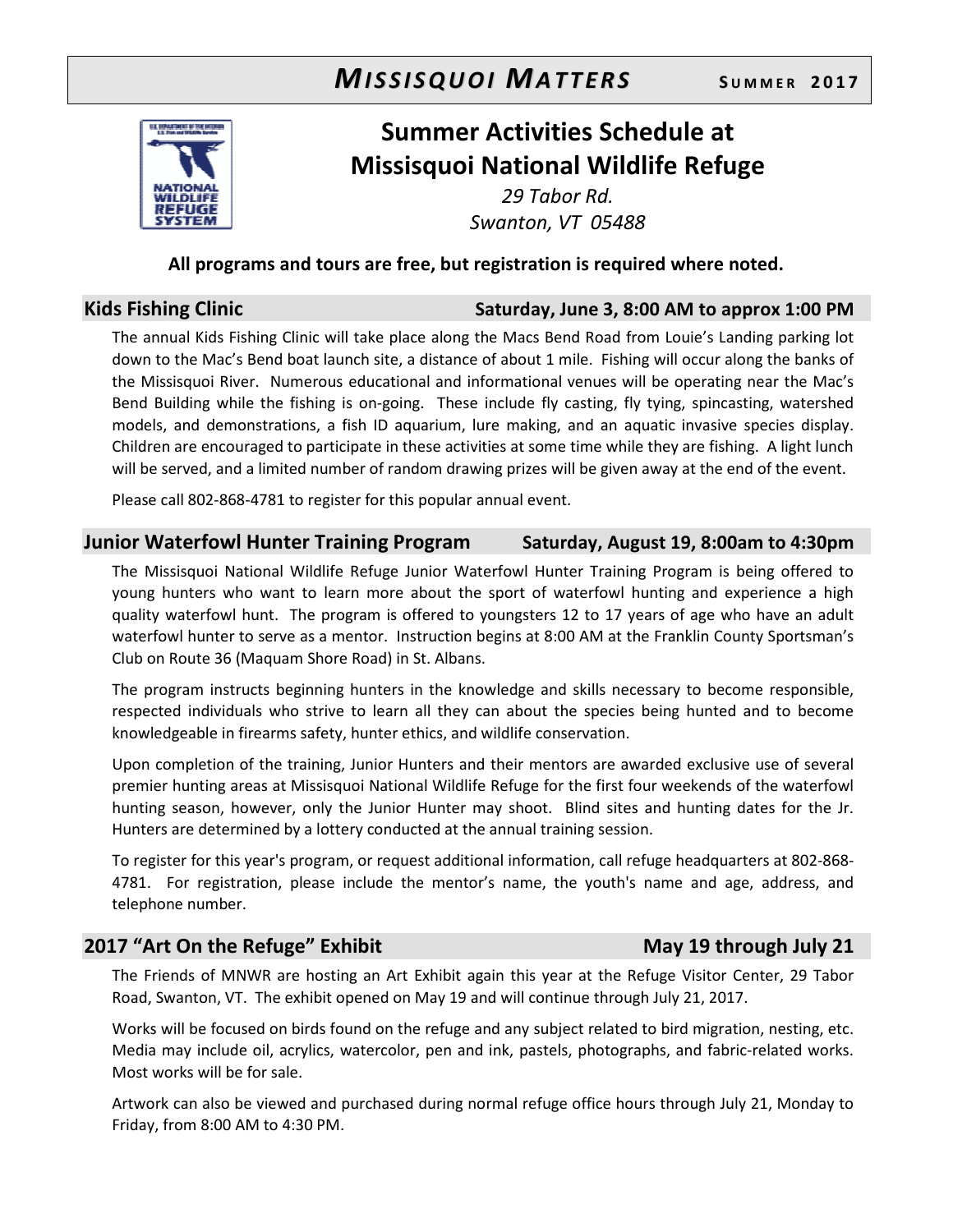#### **Monthly Nature/Photography Walks 1 st Saturday of each month, 9:00 to 11:00 AM**

Join Friends of Missisquoi NWR members Joe Belanger and Bob Chaperon for nature/photography walks on various refuge trails, held the first Saturday of each month. Registration is not required. The schedule for the next three months is:

- **June 3: Stephen Young Marsh Trail.** Meet at the parking lot on Tabor Rd, about a mile past the refuge Visitor Center and across the road from the marsh.
- **July 1: Maquam/Black Creek Trail.** Meet at the parking lot located on Rte 78 approx. 2 ½ miles west of Swanton village.
- **August 5: Railroad Trail.** Meet at the parking lot on Tabor Rd, about a mile past the refuge Visitor Center and across the road from the marsh.

#### **Monthly Bird Monitoring Walks 3rd Saturday of each month, 8:00 to 10:00 AM**

Friends of MNWR members Ken Copenhaver and Julie Filiberti will lead bird monitoring walks year-round on various refuge trails on the third Saturday of each month. The purpose of the walks is to gather longterm data on the presence of birds, their abundance, and changes in populations. Observations are entered into the Vermont eBird database where data is stored by the Cornell Lab of Ornithology and the National Audubon Society. These walks are appropriate for birders of all skill levels and provide a wonderful opportunity to learn about birds throughout the seasons. **After 85 months of walks we have recorded 145 species of birds.** Registration for the walks is not required. The schedule for the next three months is:

- **June 17: Railroad Trail.** Meet at the parking lot on Tabor Rd, about a mile past the refuge Visitor Center and across the road from the marsh.
- **July 15: Maquam/Black Creek Trail**. Meet at the parking lot located on Rte 78 approx. 2 ½ miles west of Swanton village.
- **August 19: Jeep Trail.** Meet at the Louie's Landing parking lot on Rte 78 approx. 3 ½ miles west of Swanton. We will meet at the gate and drive in to the trail head at Mac's Bend.

**Other Summer events will be posted on the Friends website as soon as dates are known.** 

**To check for any schedule changes or additions, visit the Friends website at** 

#### **www.friendsofmissisquoi.org and click on "Calendar."**

**For more information about the refuge, visit www.fws.gov/refuge/missisquoi/**

Also check out the Friends Facebook page at https://www.facebook.com/friendsofmissisquoi to learn more about the refuge and coming events.



You can also look at, comment on, and share your own photos.

You do not need to have a Facebook account to view the page.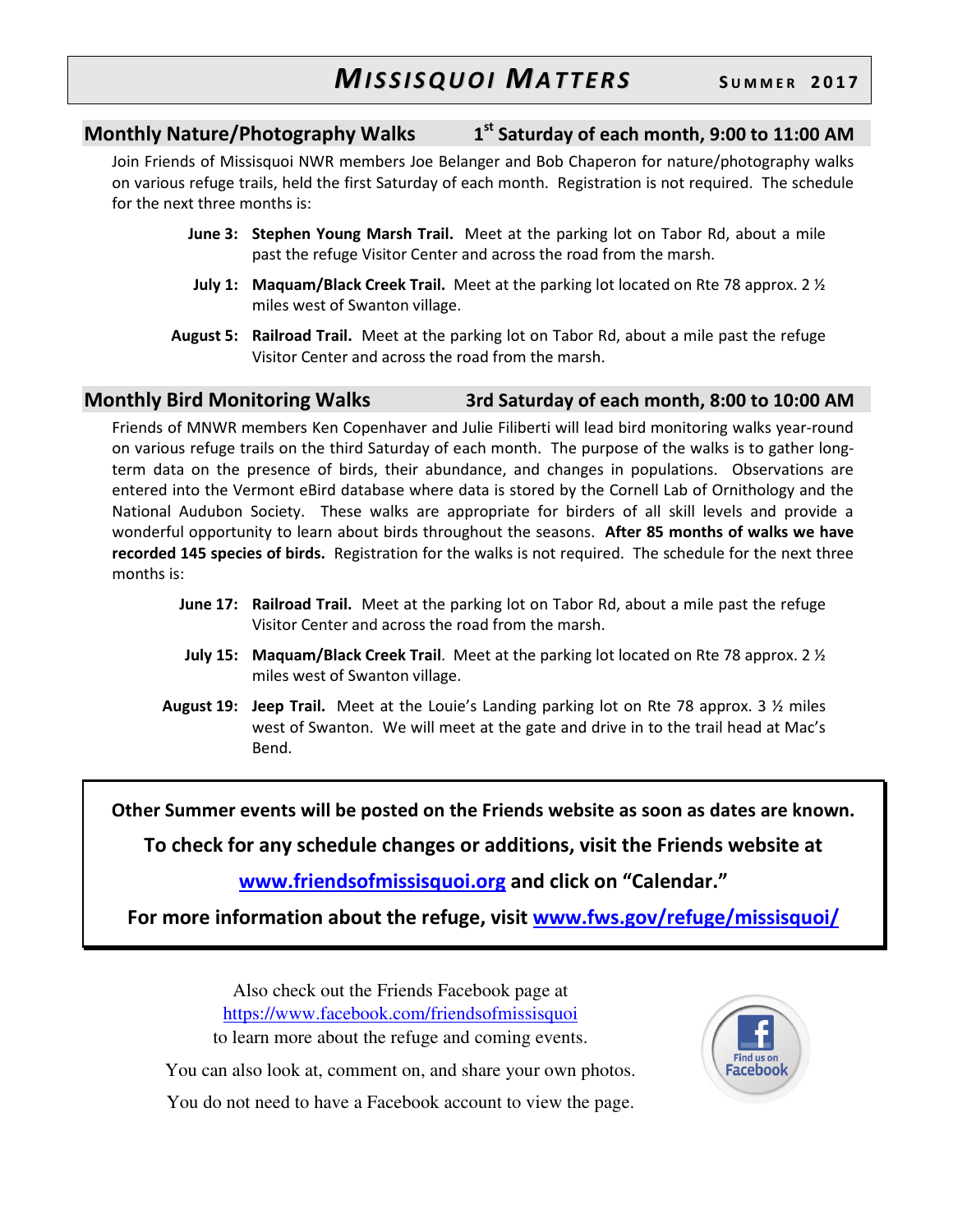### **How does the American Woodcock do that?**

*Used with permission from an article by Casey Rucker, Friends of the 500th, Canaan Valley NWR* 

The American Woodcock is an unusual bird in many ways. It is a shorebird that has taken to the forest, a skulker that engages in spectacular aerial displays, and one of our most startling birds to stumble across, as it rockets away from practically underfoot.

The most amazing characteristic of the woodcock, however, may be its prehensile bill. It is a standard

bit of bird lore that the woodcock can use the tip of its bill to probe in the mud for earthworms, insects and other delectables, and then grab and swallow them. It occurred to me to wonder, how does the woodcock do that?

The starting point of my inquiry is the structure of a

bird's bill. If you have seen a bird's skeleton, you will remember that the skull extends out to the tip of the bill. So the bill has living tissue at its core. In living birds, the bone of the bill is covered in plates called "rhampotheca" and made of keratin, which consists of fibrous structural proteins and is the primary ingredient in our hair, fingernails, and outer skin. The upper part of the bill is called the "maxilla" and the lower part the "mandible."

Unlike those of mammals, the bones that compose a bird's maxilla can actually move relative to the bird's skull, without an actual joint between them. Ancient in origin, this movement of head bones is called "cranial kinesis," and is also found in some fish, lizards, and dinosaurs. Surprisingly to me, almost all modern birds have a kinetic skull. The mechanisms and evolutionary functions of cranial kinesis have been studied for more than a century, yet the subject still harbors many mysteries.

The American Woodcock turns out to be one of many shorebird species that have the ability to raise the tip of their upper bill independently of the base. The name given to this mechanism is "distal rhynchokinesis," which helpfully means "moving the bill (or snout) at the tip" in Ancient Greek.



The maxilla of a distally rhynchokinetic bird makes use of four thin and flexible areas of bone on the bill, referred to as hinges since they do not amount to actual joints between bones. The upper bill is composed of a number of bones, but essentially there are a top layer of bone and a bottom layer, with room in between them for the bird's nostrils, that

> join near the tip of the bill, and a number of pairs of rib bones connecting the two layers. The hinges are located near the base of the maxilla at its top, and about two-thirds of the way down the length of the bill, past the nasal openings; on the upper and lower side of the maxilla, and where the rib bone pair nearest the base of

the bill connects with the bird's skull. Muscles in the bill extend the bottom layer of bone relative to the top layer, forcing the tip of the maxilla to pivot on the hinges and so go up in relation to the mandible.

With the help of a rough-surfaced tongue and mandible, the woodcock uses the tip of its maxilla to grasp and transport prey into the bird's mouth. The tip has a concentration of blood vessels and nerves that may also aid in sensing below-ground vibrations. It has also been suggested that the ability to vary the distance between the maxilla's tip and the mandible helps a bird to exploit various sizes of prey in the earth or suspended in water.

For tens of millions of years, woodcocks have flexed their maxillae to grasp and swallow worms. An architectural structure of nerves, muscles, and bone produces the ability to flex the tip of the bill to probe, strike, and swallow. Yet the lineage of this adaptation, the mechanics of its operation, and its evolutionary purpose are all still incompletely understood. One mystery leads to many others, as so often happens when I look a little deeper into the wondrous complexity of life.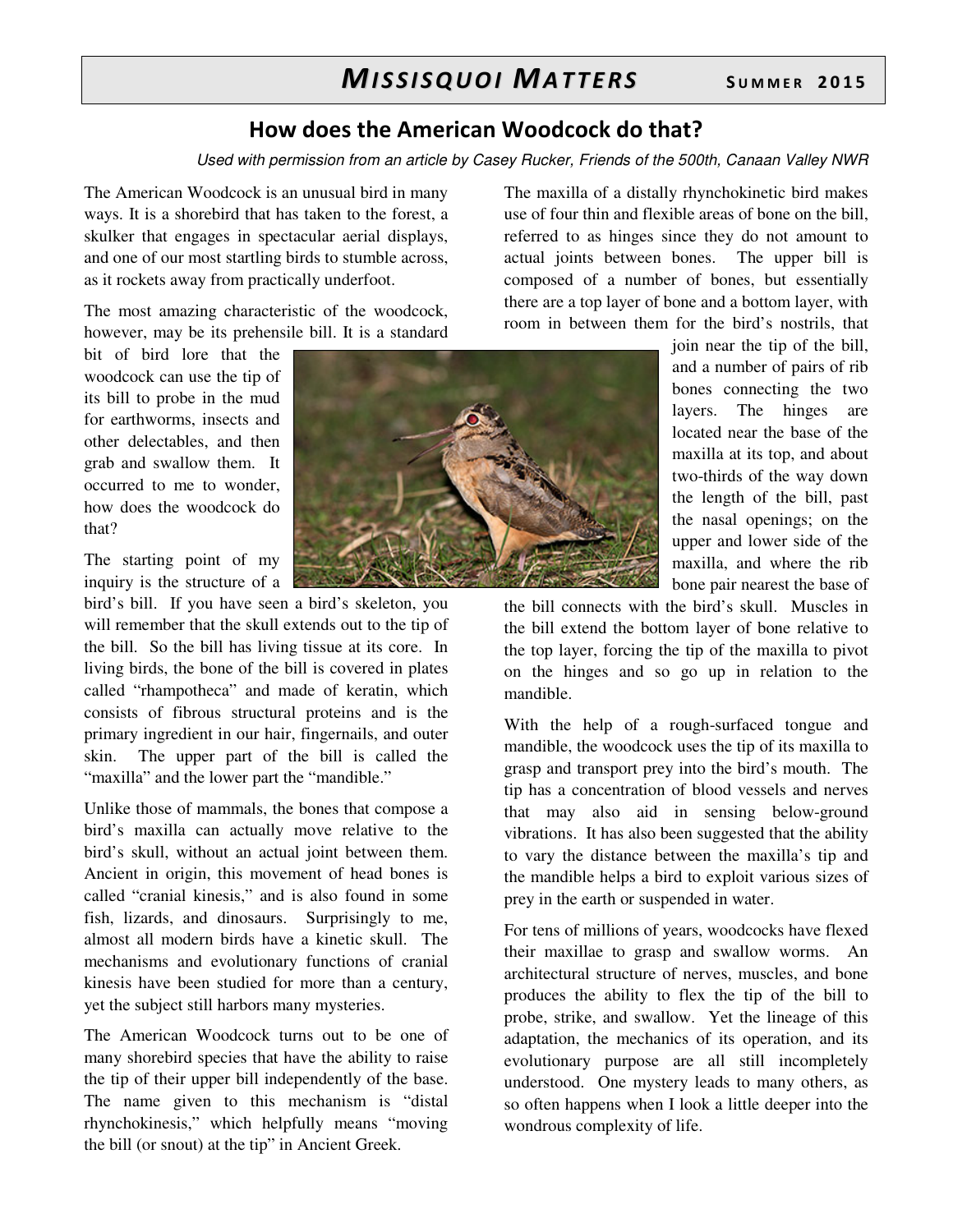# **A Beginner's Guide to the National Wildlife Refuge System**

*Adapted from the U.S. Fish & Wildlife Service Website: https://www.fws.gov/refuges/features/beginners-guide.html*

- The National Wildlife Refuge System conserves land and water for the benefit of fish, wildlife, plants and all Americans. Think clean water, clean air, abundant wildlife and world-class recreation.
- The Refuge System, part of the U.S. Fish and Wildlife Service, includes 565 national wildlife refuges from the Caribbean to the Pacific, Maine to Alaska.
- The Refuge System also includes 38 wetland management districts, most of them in the Prairie Pothole Region of the upper Midwest. Wetland management districts have been called "jewels on the prairie."
- And the Refuge System includes four marine national monuments in the Pacific: Papahanaumokuakea, Pacific Remote Islands, Rose Atoll and Mariana Trench.
- President Theodore Roosevelt established the Refuge System in 1903 at what is now Pelican Island National Wildlife Refuge in Florida.
- The Blue Goose, originated by cartoonist J.N. "Ding" Darling, is the symbol of the Refuge System. Rachel Carson, author of "Silent Spring" and former U.S. Fish and Wildlife Service biologist, said: "Wherever you meet this sign, respect it. It means that the land behind the sign has been dedicated by the American people to preserving, for themselves and their children, as much of our native wildlife as can be retained along with our modern civilization."



- National wildlife refuges provide important habitat for more than 380 threatened or endangered species. Many refuges also conserve Congressionally designated wilderness and a range of historical and cultural resources.
- National wildlife refuges conserve habitat for fish, wildlife and plants. But refuges are for people, too. On hundreds of wildlife refuges, you can *fish*, hunt, hike a trail, photograph wildlife and enjoy environmental education programs. There is at least one national wildlife refuge in each state and territory.
- People who live in some of America's biggest cities are learning about the Refuge System via the Urban Wildlife Conservation Program and 17 Urban Wildlife Refuge Partnerships. Join us on Facebook, Twitter, Flickr and YouTube.
- You can learn about fish, wildlife and the Refuge System by volunteering, joining a Friends organization or getting involved with our numerous conservation partners.
- And you can learn about the Refuge System by visiting in person. "Being able to get out on the refuge calms my heart, restores my soul and helps me put things back into perspective.

# **FRIENDS OF MISSISQUOI NATIONAL WILDLIFE REFUGE**

### **Bi-monthly Board Meeting**

#### **Wednesday, July 12, 2017 at 6:30 pm**

#### **At the Refuge Visitor Center**

Members are always welcome to attend. Come and see what the board is planning and contribute your ideas. **Next meeting: Wednesday, September 13, 2017 at 6:30 pm**